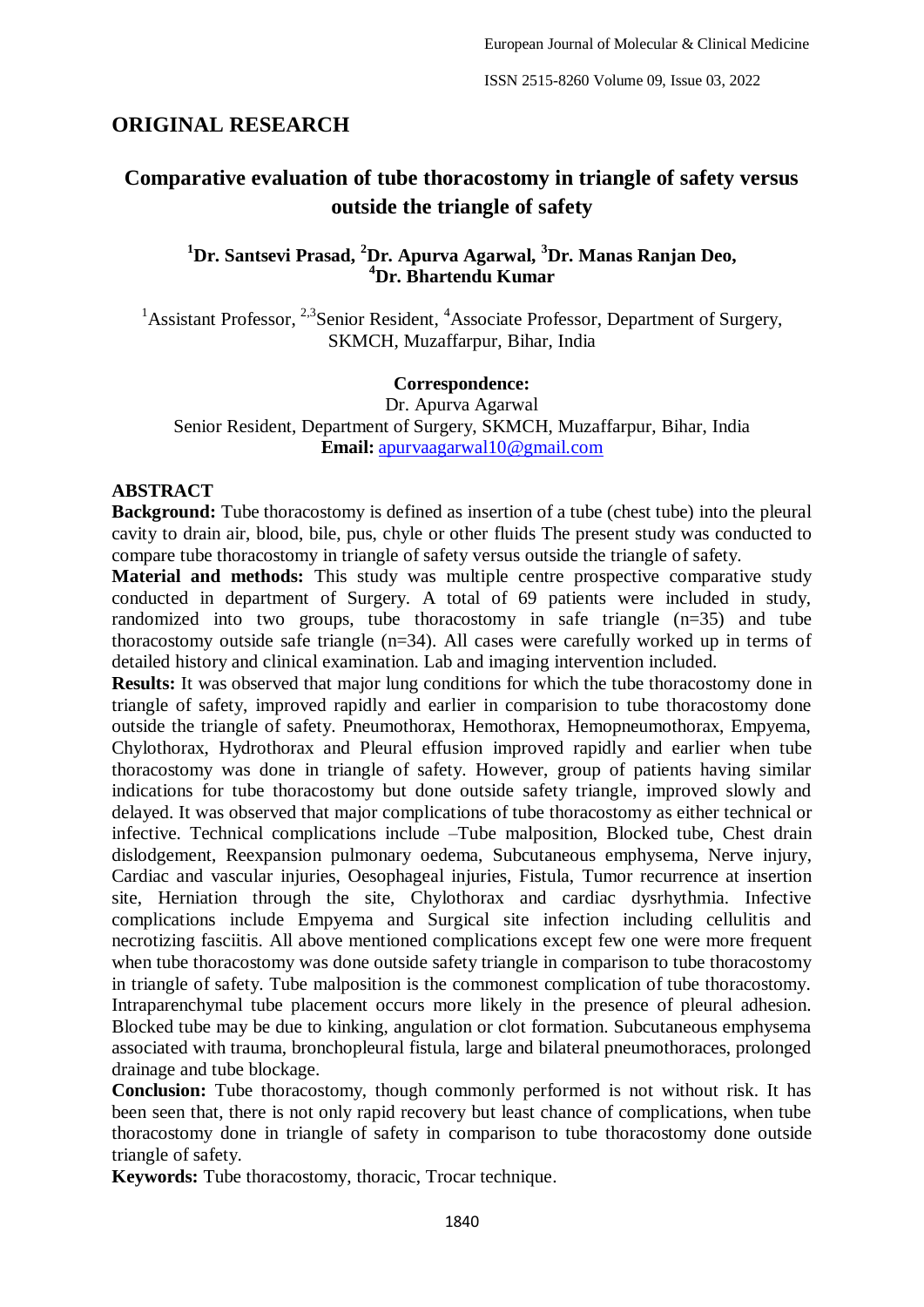ISSN 2515-8260 Volume 09, Issue 03, 2022

#### **INTRODUCTION**

Tube thoracostomy is the most commonly performed surgical procedure in thoracic surgery. As a life saving procedure Surgeons and Intensivists may at one time or the other is required to perform tube thoracostomy. The first documented description of a closed tube drainage system for the drainage of empyema was by Hewett in  $1867$ .<sup>1</sup> in 1992, Lilienthal reported the postoperative use of chest tube following lung resection for suppurative disease of lung.<sup>2</sup> Tube thoracostomy is an invasive procedure and complications can result due to inadequate knowledge of thoracic anatomy or inadequate training and experience. These complications can simply be classified as technical or infective. Trocar technique is by far associated with a higher rate of complications.<sup>3,4</sup> Current recommendations from both the BTS and Advanced Trauma Life Support (ATLS)<sup>5</sup> provide minimal information for procedural performance and lack data for insertion angle relative to chest wall and surface anatomy. Angle of insertion may be of importance given that TTs are a semi-rigid tube and placement perpendicularly to the thoracic wall may allow for increased force on the TT. This may lead to subsequent injury from this force during placement on underlying structures, kinking of the TT leading to obstruction, or a TT position leading to poor drainage. We recently have developed a TT complication classification method which is robust, validated, successfully categorize, and classifies complications of TT.<sup>6</sup> The present study was conducted to Compare tube thoracostomy in triangle of safety versus outside the triangle of safety.

# **MATERIAL AND METHODS**

This study was multiple centre prospective comparative study conducted in department of Surgery. A total of 69 patients were included in study, randomized into two groups, tubethoracostomy in safe triangle  $(n=35)$  and tube thoracostomy outside safe triangle  $(n=34)$ . The patients were studied from 2019 to 2021. Patients were selected from those attending outpatient and emergency at various hospitals. The age of patient varied from 13 year to 82 years. Patients having indication for Tube Thoracostomy (open/tension pneumothorax, hemothorax, empyema, chylothorax, hydrothorax, pleural effusion and patients having penetrating chest wall injury who are intubated/about to be intubated) were diagnosed clinically and radiologically (X ray chest and/or CT chest) were included in the study. Patients diagnosed having coagulopathy, pulmonary bullae, pulmonary/pleural/thoracic adhesion, pulmonaryabscess, loculated pleural effusion/ empyema and diaphragmatic hernia were excluded from study. All cases were carefully worked up in terms of detailed history and clinical examination. Lab and imaging intervention included complete hemogram, Liver function test, renal function test, Prothrombintime, International normalization ratio, activated partial thromboplastintime. Radiological imaging included chest x ray and/or CT chest. All patients empirically received Injection ceftriaxone and sulbactum 1.5 gram iv stat, Injection Atropine 1 ample imstat, Injection Rabeprazole 20 iv stat and Injection ondem 1 ample iv stat before tube thoracostomy. There are two principle methods of tube thoracostomy: the blunt dissection technique and the trocar technique. The Trocar technique is associated with a higher rate of intrathoracic organ injury. The intercostal spaces are filled with intercostal muscles, with vein artery and nerve lying in the costal groove along the inferior margin of the superior rib from above downwards and situated between the second and third layers of muscles. To avoid the neurovascular bundles it is normally advocated that the drain be located in the intercostal space just superior to the rib. The midaxillary line is the most commonly advocated position for tube thoracostomy; the innermost layer of intercostal muscle being poorly developed at this point and comprising thin intercostals which blend with the internal intercostal layers except where separated by neurovascular bundles.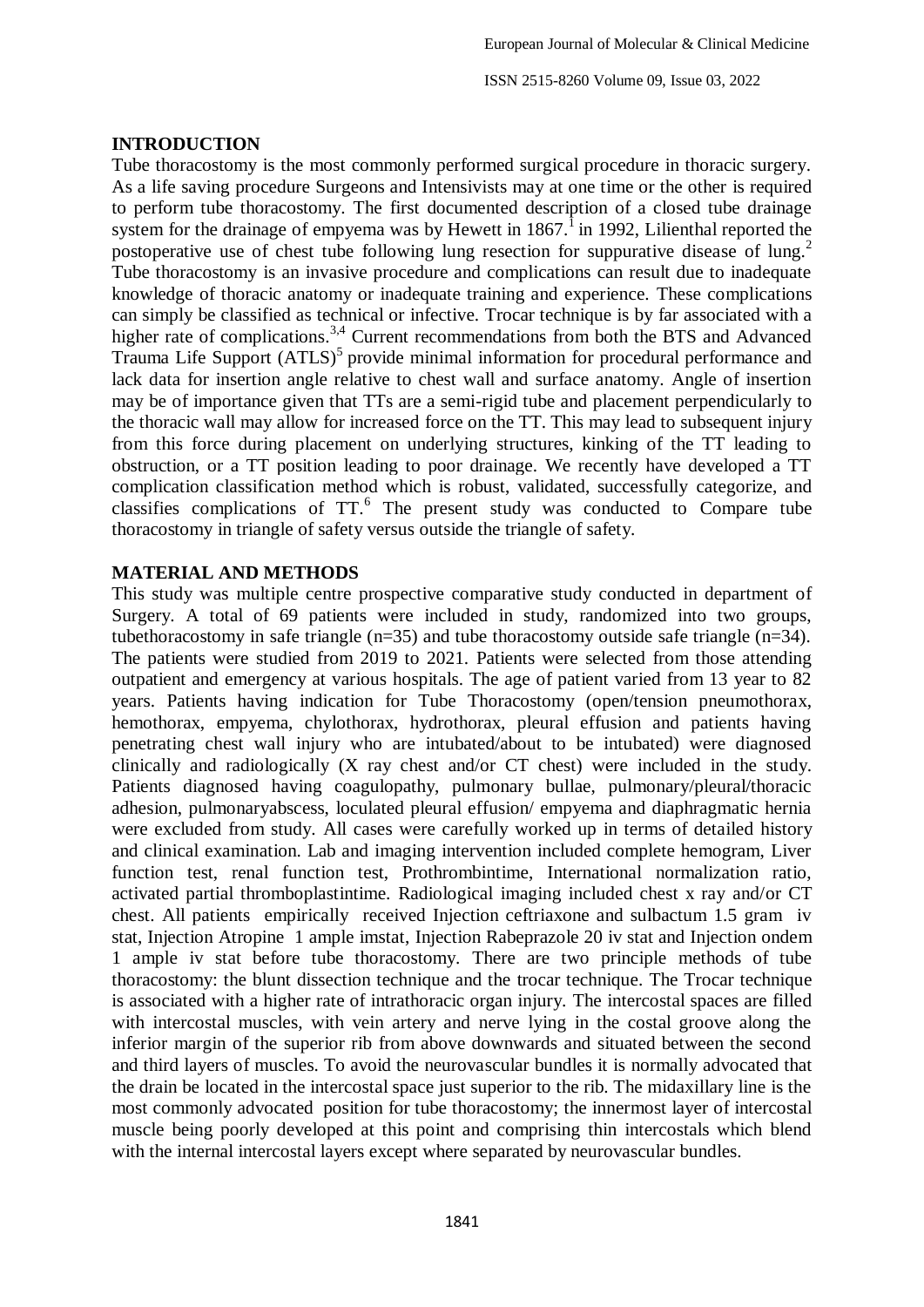# **TUBE THORACOSTOMY IN THE TRIANGLE OF SAFETY**

Here the intercostal drain was inserted in midaxillary line in the area bordered by the anterior border of latissimusdorsi, the lateral border of pectoralis major muscle, a line superior to the horizontal level of the nipple and an apex below the axilla.

## **TUBE THORACOSTOMY OUTSIDE THE TRIANGLE OF SAFETY**

Here the intercostal drain was inserted in mid axillary line outside the area of triangle of safety in fifth, sixth and seventh intercostal space.

# **EVALUATION OF RESPONSE TO INTERVENTION**

Both groups of patients were evaluated in terms of clinical response and laboratory parameters on daily basis. Daily chest x-ray and tidaling (water level fluctuating in the water seal chamber) was most important monitoring methods applied. After 5 to 12 days intercostal drain were removed after achieving desired improvement in chest /pleural disease. Before removal of intercostal drain, all cases of both groups were evaluated in terms of comlications and noted it carefully. Comlications were treated accordingly on the basis of individual cases.

# **FOLLOW UP**

The patients were followed up weekly for a month and monthly for three month. Apart from clinical response, laboratory parameters and radiological finding were evaluated until complete resolution of chest/pleural disease and tube thoracostomy related complications.

#### **RESULTS**

It was observed that major lung conditions for which the tube thoracostomy done in triangle of safety, improved rapidly and earlier in comparison to tube thoracostomy done outside the triangle of safety. Pneumothorax, Hemothorax, Hemopneumothorax, Empyema, Chylothorax, Hydrothorax and Pleural effusion improved rapidly and earlier when tube thoracostomy was done in triangle of safety. However, group of patients having similar indications for tube thoracostomy but done outside safety triangle, improved slowly and delayed.

| <b>Indication of tube</b><br>thoracostomy | Average time required for<br>recover in triangle of<br>safety(in days) $(n=35)$ | Average time required for<br>recovery outside the triangle<br>of safety(in days) $(n=34)$ |
|-------------------------------------------|---------------------------------------------------------------------------------|-------------------------------------------------------------------------------------------|
| Pneumothorax                              | $2 - 3$                                                                         | $5 - 6$                                                                                   |
| Hemothorax                                | $4 - 5$                                                                         | $6 - 7$                                                                                   |
| Hemopheumothorax                          | $5 - 6$                                                                         | $8-9$                                                                                     |
| Empyema                                   | $6 - 7$                                                                         | $8 - 10$                                                                                  |
| Chylothorax                               | $5 - 7$                                                                         | $5 - 7$                                                                                   |
| Hydrothorax                               | $6 - 7$                                                                         | $7 - 8$                                                                                   |
| Pleural effusion                          | $8 - 10$                                                                        | $9 - 11$                                                                                  |

|  |                              |  |  |  | Table 1: Average time required for recovery from similar indication of tube |  |
|--|------------------------------|--|--|--|-----------------------------------------------------------------------------|--|
|  | thoracostomy in both groups. |  |  |  |                                                                             |  |

It was observed that major complications of tube thoracostomy as either technical or infective. Technical complications include–Tube malposition, Blocked tube, Chest drain dislodgement, Reexpansion pulmonary oedema, Subcutaneous emphysema, Nerve injury, Cardiac and vascular injuries, Oesophageal injuries, Fistula, Tumor recurrence at insertion site, Herniation through the site, Chylothorax and cardiac dysrhythmia. Infective complications include Empyema and Surgical site infection including cellulitis and necrotizing fasciitis. All above mentioned complications except few one were more frequent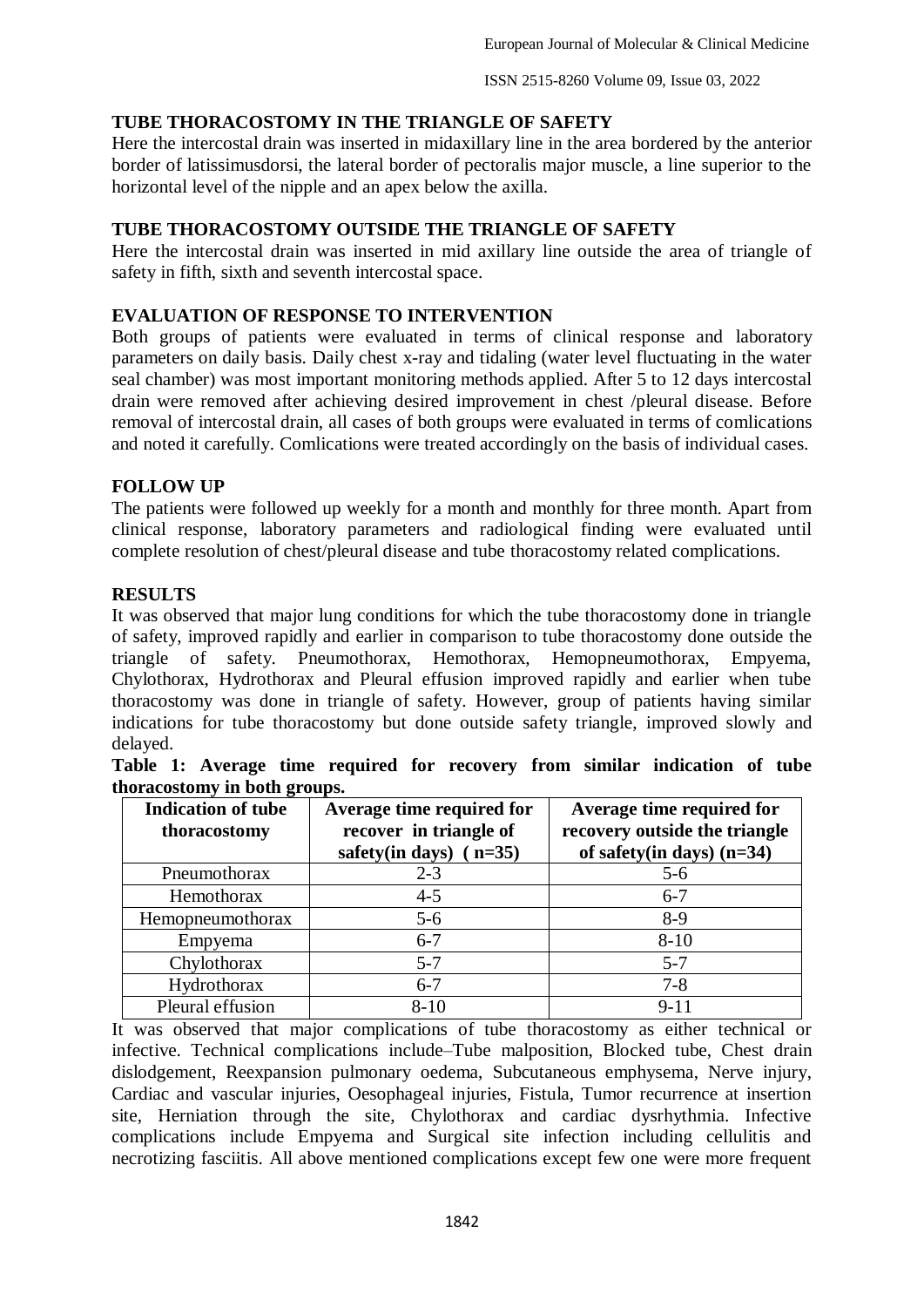when tube thoracostomy was done outside safety triangle in comparison to tube thoracostomy in triangle of safety.

| $\frac{1}{2}$ and $\frac{1}{2}$ and $\frac{1}{2}$ are completed to the $\frac{1}{2}$ of $\frac{1}{2}$ |                                                   |                                                            |  |  |  |  |
|-------------------------------------------------------------------------------------------------------|---------------------------------------------------|------------------------------------------------------------|--|--|--|--|
| <b>Complication of tube</b><br>thoracostomy                                                           | <b>Frequecy in triangle</b><br>of safety $(n=35)$ | <b>Frequency in outside</b><br>triangle of safety $(n=34)$ |  |  |  |  |
| Tube malposition                                                                                      |                                                   |                                                            |  |  |  |  |
| <b>Blocked</b> tube                                                                                   |                                                   |                                                            |  |  |  |  |
| Chest drain dislodgement                                                                              |                                                   |                                                            |  |  |  |  |
| Reexpansion pulmonary edema                                                                           |                                                   |                                                            |  |  |  |  |
| Subcutaneous emphysema                                                                                |                                                   |                                                            |  |  |  |  |
| Fistula                                                                                               |                                                   |                                                            |  |  |  |  |
| Tumor recurrence at insertion site                                                                    |                                                   |                                                            |  |  |  |  |
| Herniation through the insertion                                                                      |                                                   |                                                            |  |  |  |  |
| site                                                                                                  |                                                   |                                                            |  |  |  |  |
| Surgical site infection                                                                               |                                                   |                                                            |  |  |  |  |

|  |  | Table 2: frequency of complications in two groups. |
|--|--|----------------------------------------------------|
|  |  |                                                    |

Tube malposition is the commonest complication of tube thoracostomy. Intraparenchymal tube placement occurs more likely in the presence of pleural adhesion. Blocked tube may be due to kinking, angulation or clot formation. Subcutaneous emphysema associated with trauma, bronchopleural fistula, large and bilateral pneumothoraces, prolonged drainage and tube blockage.

#### **DISCUSSION**

British Thoracic Society (BTS) has recommended the "Triange of safety" as the site for insertion for intercostal drain.<sup>7</sup> this area is bordered by the anterior border of the latissimus dorsi, the lateral border of the pectoralis major muscle, a line superior to the horizontal level of the nipple, and an apex below the axilla. Most surgeons insert the chest tube via an incision at the  $4<sup>th</sup>$  or  $5<sup>th</sup>$  intercostals space in the anterior axillary or mid-axillary line, as the innermost layer of intercostals muscle being poorly developed at this point, and comprising thin intercostals, which blend with the internal intercostals layer except where separated by neurovascular bundles. To avoid neurovascular bundle, it is normally advocated that the drain be located in the interspace just too superior margin to the lower rib.<sup>8</sup>

It was observed that major lung conditions for which the tube thoracostomy done in triangle of safety, improved rapidly and earlier in comparision to tube thoracostomy done outside the triangle of safety. Pneumothorax, Hemothorax, Hemopneumothorax, Empyema, Chylothorax, Hydrothorax and Pleural effusion improved rapidly and earlier when tube thoracostomy was done in triangle of safety. However, group of patients having similar indications for tube thoracostomy but done outside safety triangle, improved slowly and delayed. It was observed that major complications of tube thoracostomy as either technical or infective. Technical complications include –Tube malposition, Blockedtube, Chest drain dislodgement, Reexpansion pulmonary oedema, Subcutaneous emphysema, Nerveinjury, Cardiac and vascular injuries, Oesophageal injuries, Fistula, Tumor recurrence at insertion site, Herniation through the site, Chylothorax and cardiac dysrhythmia. Infective complications include Empyema and Surgical site infection including cellulitis and necrotizing fasciitis. All above mentioned complications except few one were more frequent when tube thoracostomy was done outside safety triangle in comparison to tube thoracostomy in triangle of safety. Tube malposition is the commonest complication of tube thoracostomy. Intraparenchymal tube placement occurs more likely in the presence of pleural adhesion. Blocked tube may be due to kinking, angulation or clot formation. Subcutaneous emphysema associated with trauma, bronchopleural fistula, large and bilateral pneumothoraces, prolonged drainage and tube blockage.